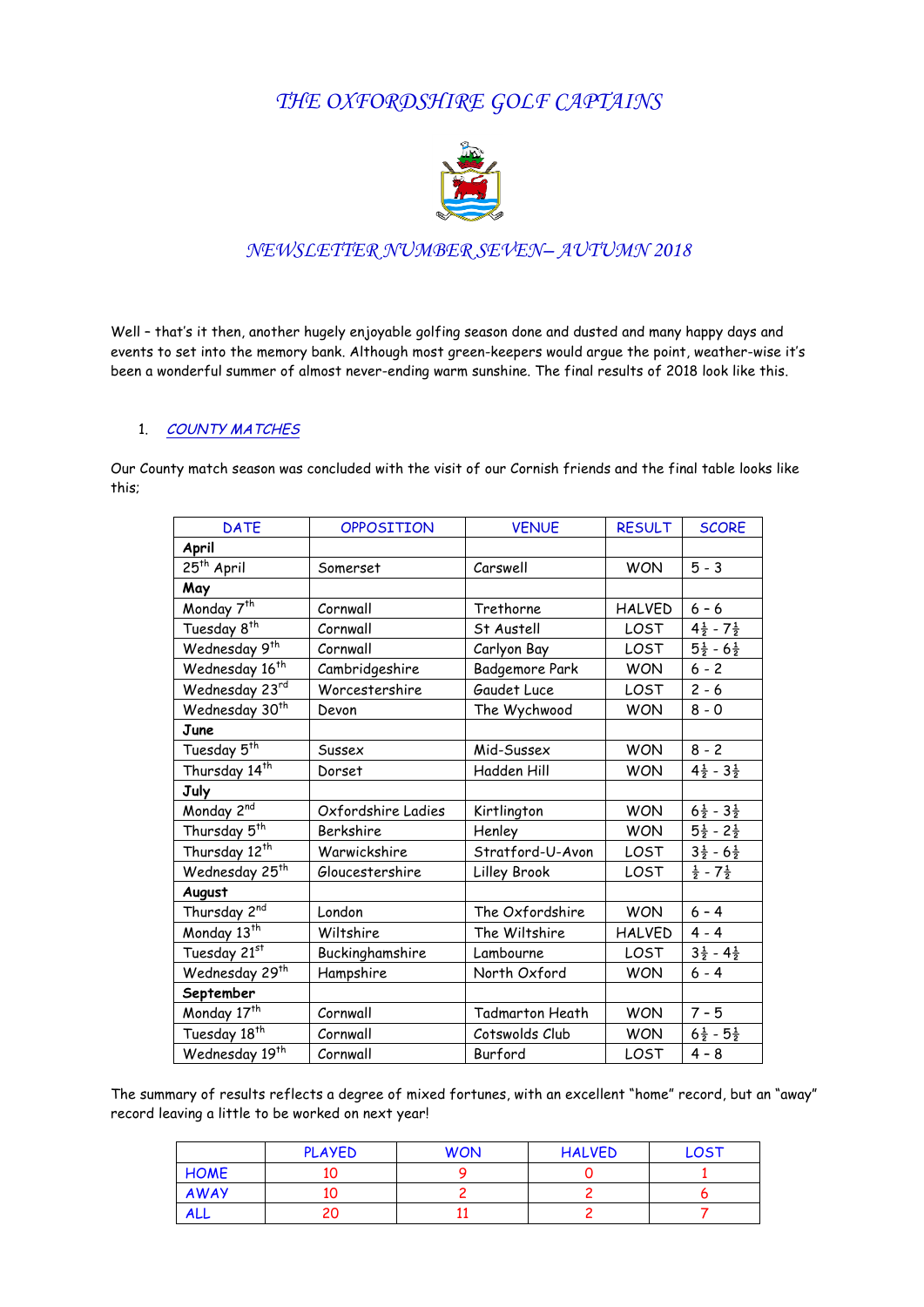### 2. THE CORNWALL TOUR 2018/2019

Having lost both trophies to the Cornish Captains in May, the competitive edge between our two counties reemerged when they returned to Oxfordshire in September for our three matches. The results, shown in the above table, meant that we won back the Wychwood Shield, (Philip Haynes) which is the overall trophy, by two matches to one, but that we lost the Truscott trophy (Fred Davies) for the third day match at Burford.

Both tours involving our Cornish friends are eagerly anticipated and hugely enjoyed by everyone who takes part and this year was no exception. Warm friendships forged over many years will undoubtedly continue for many years yet to come.

Our trip to Cornwall next year will be from Sunday 12<sup>th</sup> to Thursday 16<sup>th</sup> May, with matches at the Point of Polzeath, Launceston and Carlyon Bay golf clubs; rooms at the Carlyon Bay hotel were reserved some months ago.

Should you be interested in travelling with us next year to Cornwall, please let me know now as soon as you like at roger.sillence@live.co.uk or 01993 776303.

#### 3. OGC INTERNAL EVENTS

The 2018 internal competitions have now all been finalised.

The Mixed Foursomes Invitation Meeting, which attracted the biggest entry for several years of 26 couples, was held at the Springs Golf Club on Monday  $30<sup>th</sup>$  July, when the results were as follows;

| Winners      | Mike Rothery and Judith Ryan<br>Oxford City Golf Club | 39 points    |
|--------------|-------------------------------------------------------|--------------|
| Second       | Tim and Jenny Nunneley                                | 38 points -  |
|              | Tadmarton Heath Golf Club                             | On countback |
| <b>Third</b> | Dave Bowd and Lyn Bewley                              | 38 points    |
|              | The Springs Golf Club - 2018                          |              |
| Front 9      | Michael and Sarah Moore                               | 22 points    |
|              | Badgemore Park Golf Club                              |              |
| Back 9       | Olly Bowden and Paula Sibley                          | 20 points -  |
|              | Drayton Park Golf Club                                | On countback |

Our Autumn Meeting was held at the Magnolia Park Golf Club on Thursday 6<sup>th</sup> September, when 43 Captains arrived to compete for three trophies, the first of which was the Autumn trophy (the Honey Bowl) which is awarded to the individual winner on the day. The happy winners were;

| Winner       | Brian Wheeler   | Kirtlington    | 42 points             |
|--------------|-----------------|----------------|-----------------------|
| Second       | Dave Palmer     | Drayton Park   | 41 points             |
| <b>Third</b> | Bill Major      | Drayton Park   | 39 points             |
| Fourth       | John Robinson   | Hadden Hill    | 35 points - countback |
| Fifth        | Giulio Viglieno | Kirtlington    | 36 points             |
| Front 9      | Colin Cargill   | Magnolia Park  | 22 points             |
| Back 9       | Allan Harries   | Badgemore Park | 19 points             |

The second trophy (the Powell Cup) is awarded to the associated golf club whose past Captains return the best three aggregate scores in the event and this was won for the second year runningby Drayton Park Golf Club with a points total of 111, with Kirtlington golf club filling the runners-up berth with 109 points.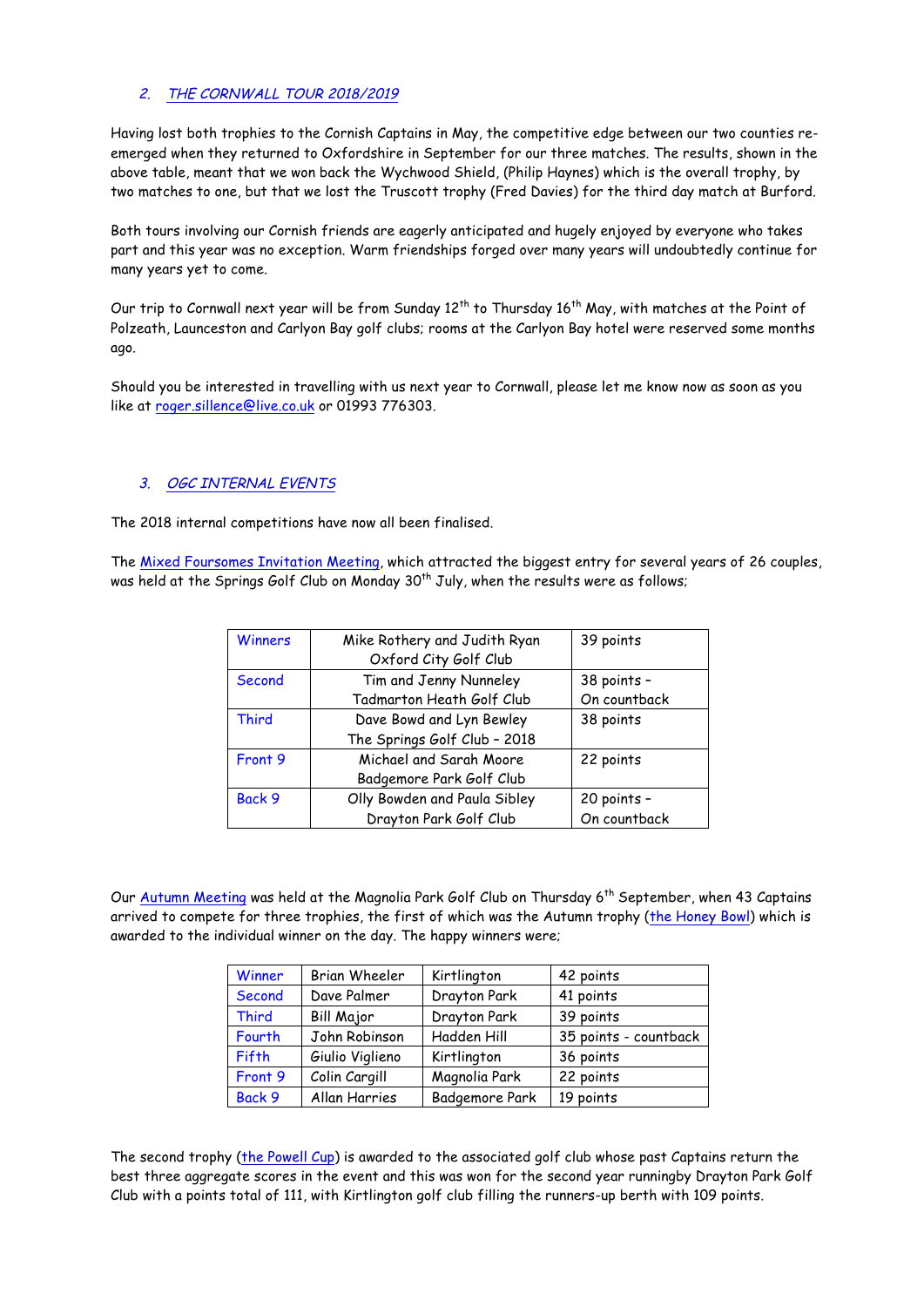The third trophy to be decided at the Autumn meeting is the Hookham Trophy, which is awarded to the Captain who returns the best two scores from the Spring and Autumn meetings and the Captain's and President's days; this year your Victor Ludorum, Brian Wheeler, rounded off a great day by adding this trophy to his tally with a total of 80 points from his best two events.

Our Founders' Cup day was held on the Thursday, 23<sup>rd</sup> August at Studley Wood golf club, where we had invited representatives of all the County Golf Captains' associations against whom we play, to help us celebrate our Golden Anniversary. Forty-seven members and guests received the warmest of welcomes from the Studley Wood folks and a splendid day was enjoyed by all, especially those mentioned below.

The winning visitors were;

#### Visitors

| Nick Wood     | Berkshire    | 39 points             |  |  |  |
|---------------|--------------|-----------------------|--|--|--|
| Terrv Glover  | Essex        | 38 points – countback |  |  |  |
| Kevin Woodham | Warwickshire | 38 points             |  |  |  |
| Ian Armstrong | Wiltshire    | 37 points             |  |  |  |
|               |              |                       |  |  |  |

Meanwhile, for the home players, three octogenarians occupied the first three places - what a wonderful game this golf is,;

| Oxfordshire Captains |                 |                 |                |           |  |
|----------------------|-----------------|-----------------|----------------|-----------|--|
|                      | 1 <sup>st</sup> | Malcolm Hookham | North Oxford   | 38 points |  |
|                      | 2 <sup>nd</sup> | Derek Honey     | Oxford City    | 37 points |  |
|                      | 3rd             | Theo Ziffo      | Badgemore Park | 35 points |  |
|                      | Front 9         | Richard Green   | Oxford City    | 20 points |  |
|                      | Back 9          | Bob Bannister   | Burford        | 20 points |  |

The final internal event was the inaugural OGC pairs knock-out competition, which was held this year with 14 pairs competing for the Peter Walton trophy. The final was held at the Oxford City golf club on the 5<sup>th</sup> September when Chris Spearing and Simon Berry from Drayton Park recorded a fine victory over Tim Nunneley and Ray Shaw from Tadmarton Heath.

For full details of the competition, together with rules and the result from earlier rounds, please visit https://docs.wixstatic.com/ugd/12f05a\_9e0afc8cd94645dc99a187e037452edf.pdf . Should you be interested, why not find a partner and enter next year?

## 4. THE QUEEN'S JUBILEE TOURNAMENT

This event comprises teams of eight captains each from Bedfordshire, Essex, Hampshire, Kent, London, Oxfordshire and Sussex, playing in singles stableford format, with the best six scores from each team to count.

This year it was held on Thursday, 16<sup>th</sup> August at the Nevill golf club, and must have been a total nightmare for the organisers. Firstly, a series of accidents on the M25 resulted in many players arriving late and then the Good Lord decided we had already had enough sunshine for one summer and provided an absolute downpour for several hours, during which the course, most notably the greens, were quickly flooded, making play all but impossible.

We won't linger on individual misfortunes but suffice it to say that the winning total was the lowest for many a long year. London won with 178 points, with our team languishing some way further back; the best individual score of the 56 starters was 33 points, another tangible reflection on the conditions.